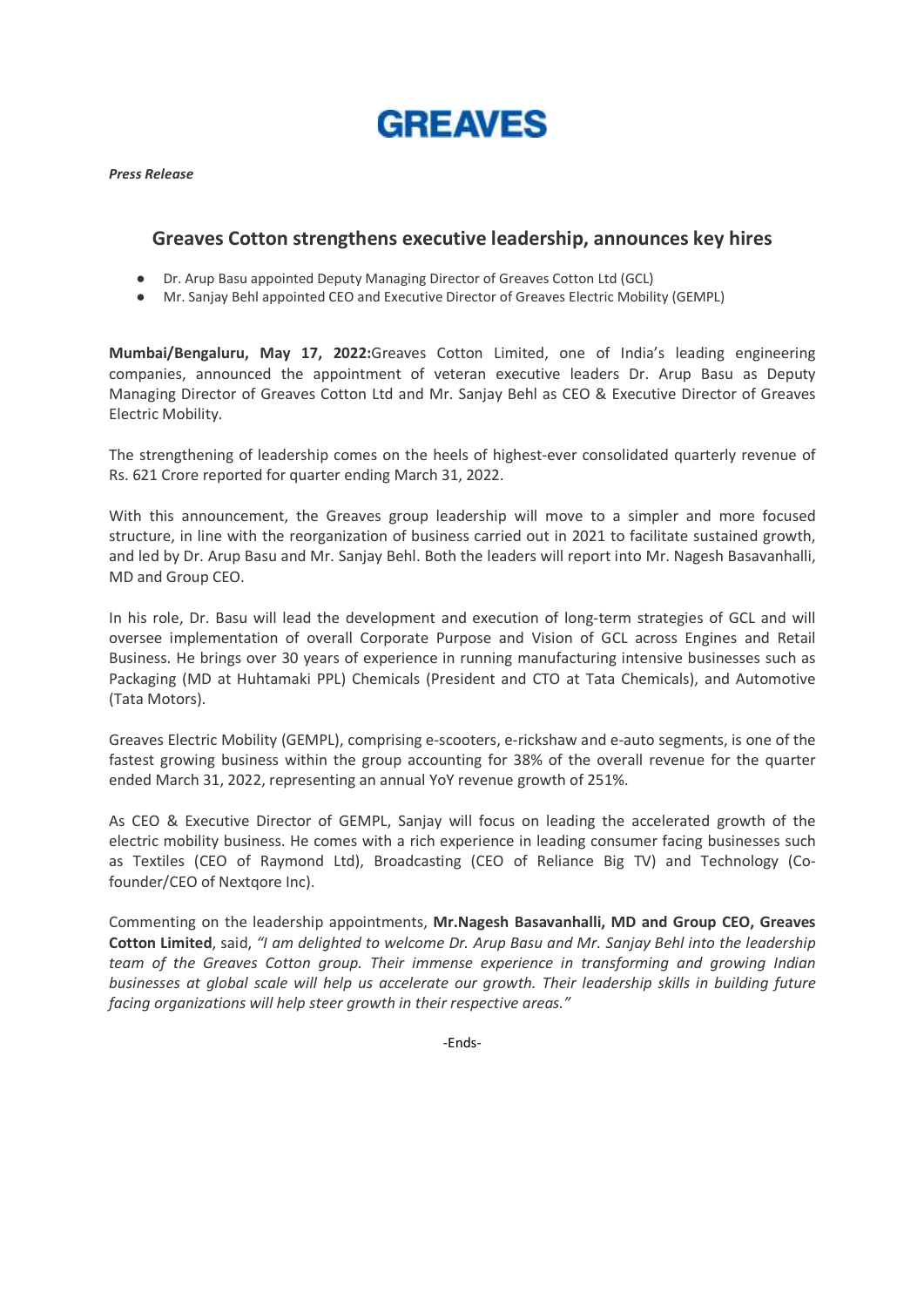# **GREAVES**

#### Note to the Editor:

## Captioned Photographs of Dr. Arup Basu and Mr. Sanjay Behl enclosed for publication

#### About Greaves:

Greaves Cotton Limited is a diversified engineering company and a leading manufacturer of Cleantech Powertrain Solutions Greaves Cotton Limited is a diversified engineering company and a leading manufacturer of Cleantech Powertrain Solutions<br>(CNG, Petrol and Diesel Engines), Generator sets, Farm equipment, E-Mobility, Aftermarket spares, and Cotton is a multi-product and multi-location company with a rich legacy and brand trust of over 163 years and has established itself as a key player impacting a billion lives every day. The company today manufactures world-class products and solutions under various business units and is backed by comprehensive support from Greaves Retail Centers & smaller spare parts retail outlets across the country.

For more information visit- www.greavescotton.com

#### About Greaves Electric Mobility:

Greaves Electric Mobility (GEM) is the electric mobility business of Greaves Cotton Limited. GEM has been in the business of EV technology, designing and manufacturing electric vehicles for the past 13 years. With a strong base of over 1.5 lakh customers backed by comprehensive EV ecosystem support from Greaves, Greaves Electric Mobility is pushing boundaries to create an affordable & sustainable ecosystem for uninterrupted clean last-mile mobility solutions in the country. GEM has a strong presence in both electric 2-wheelers and electric 3-wheelers segments. Under electric 2-wheelers, Ampere is the fastest growing e-scooter brand in the country with a strong presence in both B2C and B2B segments while Bestway with ELE brand (egrowing e-scooter brand in the country with a strong presence in both B2C and B2B segments while Bestway with ELE brand (e-<br>rickshaw) and MRL Auto with Teja brand (e-autos) are the other two fast growing businesses in the segment. Cotton is a multi-product and multi-location company with a rich legacy and brand trust of over 163 years and has established<br>tself as a key player impacting a billion lives every day. The company today manufactures world-Greave Cotton United is a diversified engineering company of a leading manufacture of Cleantech Powertrain stations<br>CONFIRM and the stations of the black of company and a leading company and conditions and conditions and t

### For more information, please visit:

https://amperevehicles.com/

https://ele3w.com/

https://tejavehicles.com/

# For further information, please contact: For further

#### Farooque Shaikh

The PRactice E-mail: farooque@the-practice.net Mobile: +91-9594777764

Note:

"This press release may include statements of future expectations and other forward-looking statements based on management's current expectations and beliefs concerning future developments and their potential effects upon Greaves Cotton Ltd and its subsidiaries/ associates ("Greaves"). These forward-looking statements involve known or unknown risks and uncertainties that could cause actual results, performance or events to differ materially from those expressed or implied in such statements. Important factors that could cause actual results to differ materially from our expectations include, amongst oth statements. Important factors that could cause actual results to differ materially from our expectations include, amongst others:<br>general economic and business conditions in India and overseas, our ability to successfully and development efforts, our growth and expansion plans and technological changes, changes in the value of the Rupee and and development efforts, our growth and expansion plans and technological changes, changes in the value of the Rupee and<br>other currency changes, changes in the Indian and international interest rates, change in laws and re related industries, increasing competition in and the conditions of the related industries, changes in political conditions in India